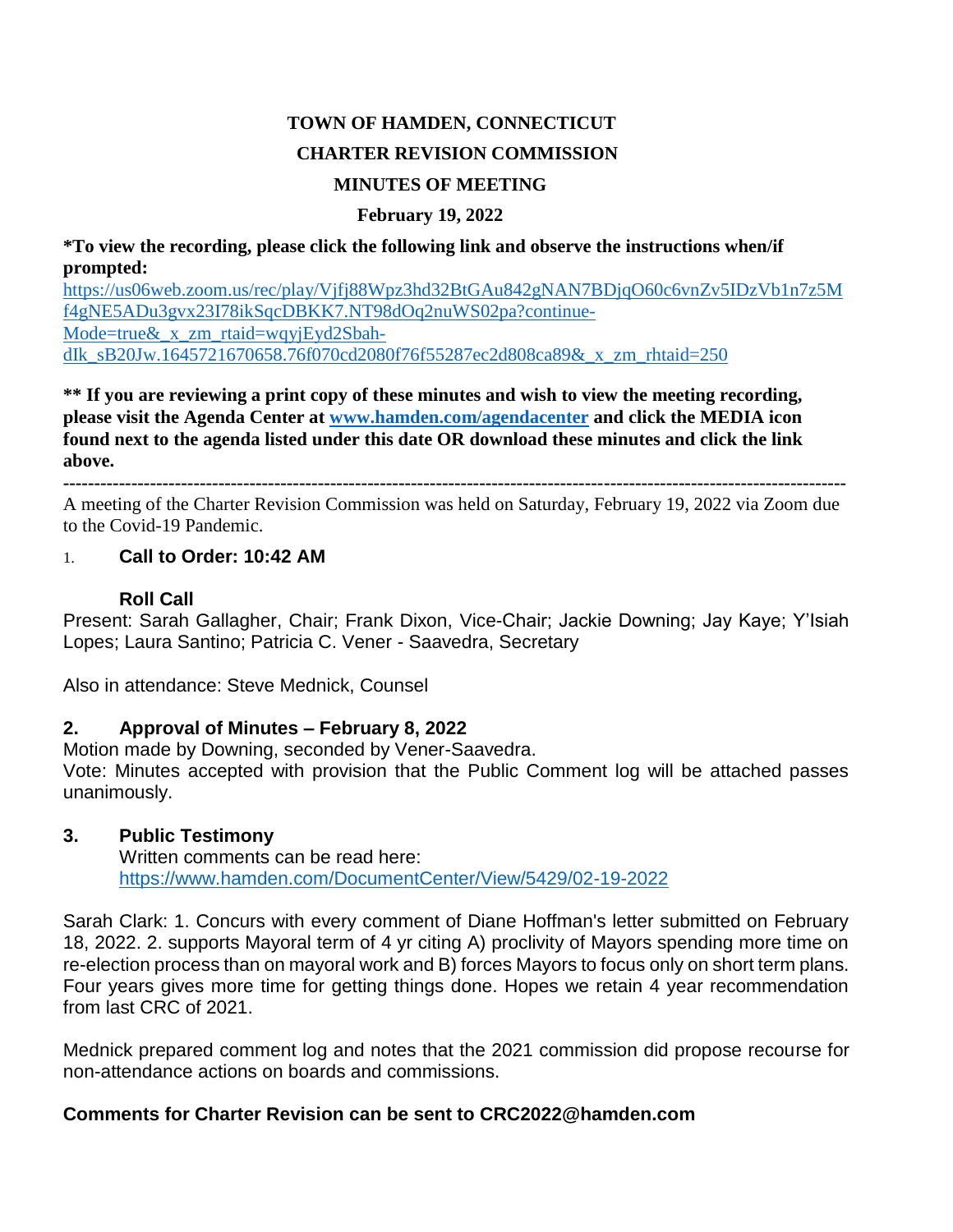# 4. **Agenda**

 $\overline{a}$ 

- Reflections on last meeting none
- Review and Discussion of Preamble
	- The preamble in the 2021 revisions was revised to add a recognition of the Quinnipiac Peoples and a mention of the Mt Carmel Eccls. Soc. as part of history of Hamden's founding. There was also an extensive footnote.
	- Gallagher suggests a streamlined preamble that retains the spirit of the text. Vener-Saavedra likes streamlined version. Lopes finds unclear the phrase "... responsibilities ... example of those who came before us." Gallagher offers adaptation. Dixon and Vener-Saavedra agree with change. Santino asks if removal of the sentence changes the feel of second paragraph. It is decided that it does not.
	- Motion by Vener-Saavedra to approve alternative preamble Downing seconds Kaye suggests swapping paragraph 1 and 2 in consideration of Lopes' suggestion to strike 3rd sentence. Friendly amendments to the motion are made and accepted.
	- Vote: Unanimous passes.

# **5. Review and Discussion of Chapter I (Definition Revisions) - Mednick highlighted 2021 approved sections.**

- Gallagher points out there are edits to be made to ensure consistence related to spacing and the use of capitalization. These edits should be made before the document is finalized.
- Section Q revised as follows: "Meeting" shall have the meaning set forth in C.G.S. §1-200(2), including meetings by means of electronic equipment, as may be amended from time to time.
- "Meeting" is defined as both virtual and face to face in person (if we define it M will be in caps)
- Section R revised as follows: "Meeting (or Hearing) Notice" means a notice posted as required by the General Statutes, including posting of regular meetings with the Office of the Secretary of the State and the Town Clerk, as well the requirement pertaining to special and emergency meetings as well as public hearings, in the same manner as set forth in §1-4.W of this Charter and as may be established by Ordinance or rules of the Legislative Council or any Board or Commission insofar as such notice requirements are in accordance with the General Statutes<sup>1</sup>.
- Kaye brings up the phrase "Mayor shall designate manner and place of all meetings..." as a potential difficulty. Downing fears Mayor might take liberties with this giving them an authority that doesn't and shouldn't exist.
- Definition of Public Notice: Language revised as follows: "Said Public Notice shall be specifically set forth in this Charter or may be governed by the requirements of the General Statutes in the event the requirement of the Charter is more stringent that the requirements of the General Statutes. Public Notice may be posted (1) in the Office of the Town Clerk and

<sup>1</sup> **DRAFTING NOTE FROM COUNSEL: THE SENTENCE WAS RECOMMENDED FOR REPEAL IN THE JULY 28, 2021 VERSION FO THE PROPOSED CHARTER AS A TECHNICAL REVISION RECOMMENDED BY THE TOWN ATTORNEY.**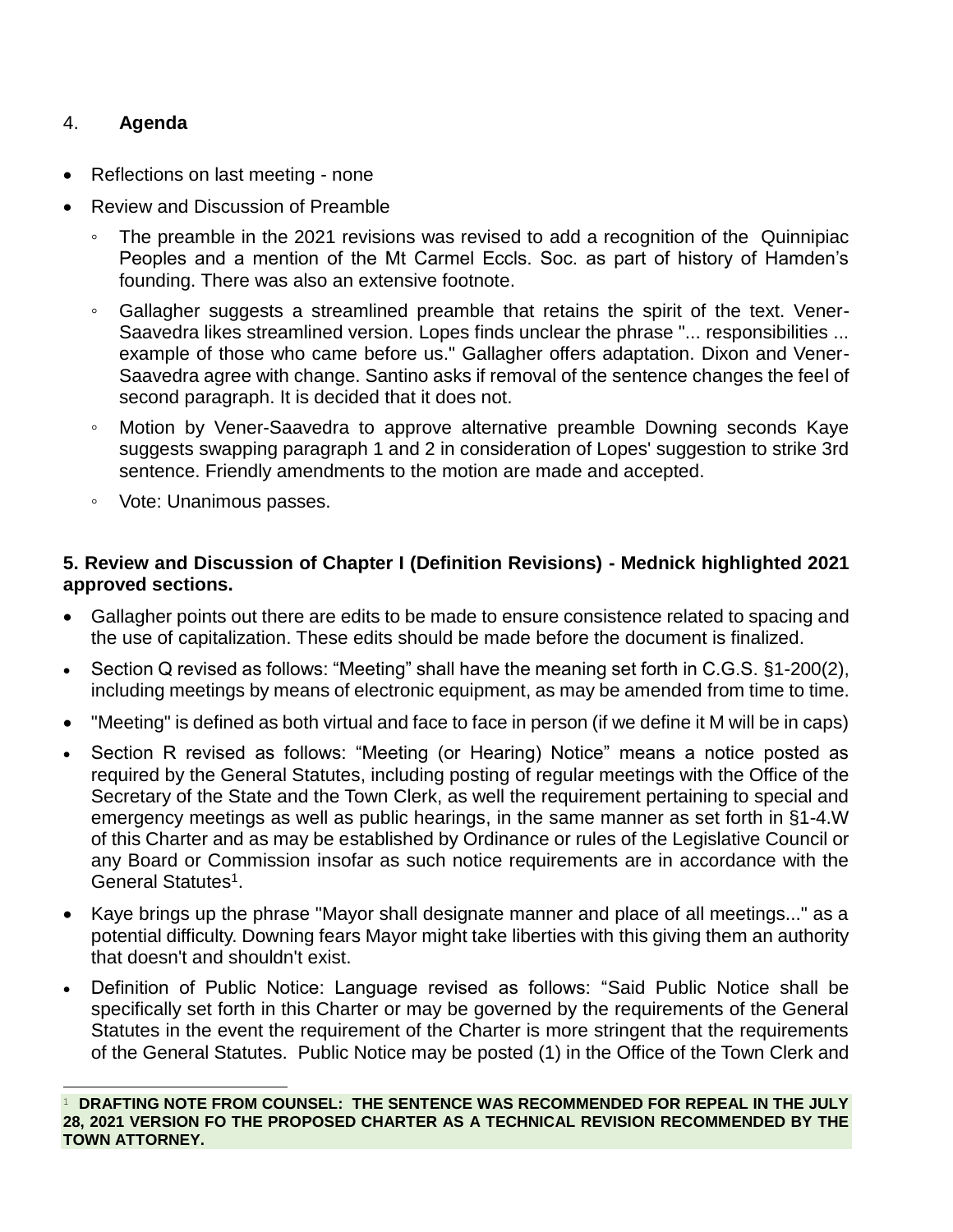other public space or location." The more stringent requirement of ours over state takes precedence. Also added Town Clerk is responsible for disclosure function.

Section GG will be revised to clarify that the word "shall" means to make the function mandatory. The last sentence of GG will be removed to ensure clarity. Downing suggests possibly changing the definition to show that shall and must are interchangeable with same meaning of obligation.

Motion: Downing moves to accept changes as discussed in Chapter 1 pending language regarding "shall" and "must" as composed by Mednick.

Second: Kaye.

Vote: unanimous, passes.

# **6. Review and Discussion of Chapter II (No Changes)**

Vener-Saavedra brings up term "Fairly implied" and Mednick explains is a case law phrase meaning "implied by state powers." Downing - this is a legal document and offers a defense should town need it. Must remain uncompromised even though we want the charter to be understandable by public. Gallagher notes that Avon, CT charter uses bullet points and explanations into more digestible components and will offer these edits for the CRC to review as follows:

# **SECTION 2-2: INCORPORATION.**

All the Electors of this State, dwelling within the territorial limits of the Town of Hamden, shall continue to be a body politic and corporate by the name of the Town of Hamden. As such, they and their successors shall:

- have perpetual succession,
- hold and exercise all powers and privileges heretofore exercised by the Town of Hamden and not inconsistent with the provisions of this Charter,
- have the additional powers and privileges herein conferred, and
- have all powers and privileges conferred upon towns under the State Constitution and the General Statutes.

# No action needed on Chapter II

### **7. Review and Discussion of Chapter III (Mayoral term; Residence requirements for elective and Appointive Office; Clarification of Reapportionment Process; and, Habitual Absence standard for removal from elective office)**

4 year term for mayor -

.

- Santino if we move to town manager won't that make mayor superfluous? Will Town manager be brought up?
- Dixon when we voted to start with May 25th, Town Manager idea had been dismissed.
- Downing Reviews background related to the last CRC's review and consideration of a town manager. There was public comment received both for and against a town manager form of government. A panel was put together and the 2021 commissioners ended up retaining the strong mayor form of government and professionalizing town management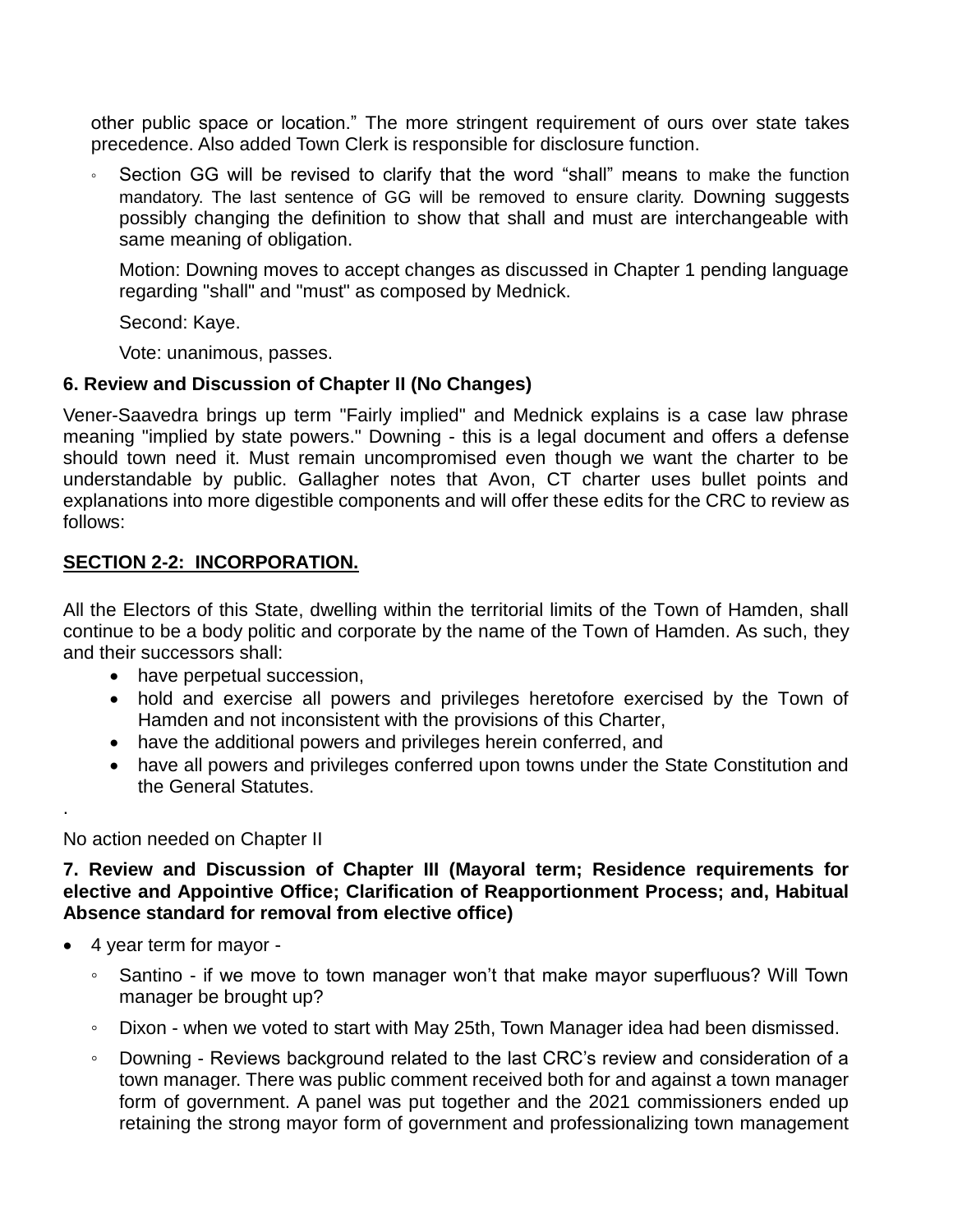through the COO position. Success of town manager form relies on strong Legislative Council who manage the town manager. Additional fixes include increasing the mayor's term to 4 years as it is often hard to attract qualified candidates for 2 year terms.

- Kaye Originally wanted a town manager but after all the conversations and public input realized wanted more professional management in gov't such as having a Chief Operating (or Administration) Officer who is a hired professional provides a "guardrail."
- Dixon thanks them for providing background. Notes that many comments were about fiscal responsibility so really not about "mayor" so much as "professionalism and fiscal oversight.
- Kaye to make change to town manager is a big step and probably more of an undertaking than a short term commission ought to be making. One suggestion was to add charter language that required the legislative council to form a committee to assess the need for a town manager and make a recommendation.
- Gallagher agreed that it is problematic to change gov't with a small commission over short time. Should be a thorough, town wide assessment and decision process.
- Mednick reiterates if commissioners are serious about such a change, charter needs a mandate to insure due diligence is done properly by whole community even though it comes back to Charter Revision Commission to have final word by changing charter.
- Kaye mentions towns going from town manager to Mayor and implementing Mayor and Chief Administrative Officer. (Stratford, Darien and other communities).
- Downing learned from previous experience that these are the questions we need to consider- what is it we are trying to solve for; who are we serving; what condition are we solving; and where are we trying to get to? What is the big issue and how do we fix?
- 4 year term for town clerk Vener-Saavedra approves because there is a 2 year qualification process and it makes no sense to keep sending people through this and then not getting the benefit of this training. Downing agrees but reminds us that there was a comment about the town clerk being appointed or elected to look at as well.
	- Elected vs appointed and 4 year term Kaye would like to decouple and open discussion on both. Pay for 2 years of training then pay for another 2 years of service; if we hire them they should already be certified. If it's a cost issue is charter necessarily involved?
	- Mednick will create a comparative chart on how other towns appoint or elect a town manager, the terms and pros and cons for review and decision in next meeting.
	- Santino when we cert for 2 years, how often after that are they recertified? (Mednick?) there is ongoing annual prof development.
- Motion by Lopes and seconded by Downing 4 year mayoral term Lopes. Kaye clarification we're just sticking with what was added last CRC. Vener-Saavedra - When will this take effect? Mednick - after next election this does not change the term of present mayor. Vote - Unanimous passes
- Gallagher notes that in Chapter there the dates of origin related to term limits is confusing, Dates of 2013 ad 2014, as written in the document. Suggests that they be removed, placed as footnote, or put in a table. Subsection 3-3.c Vener-Saavedra volunteers to "grammaticize it."
- 3.4 eligibility from Gruen keep changes except for "unless otherwise set forth in this charter"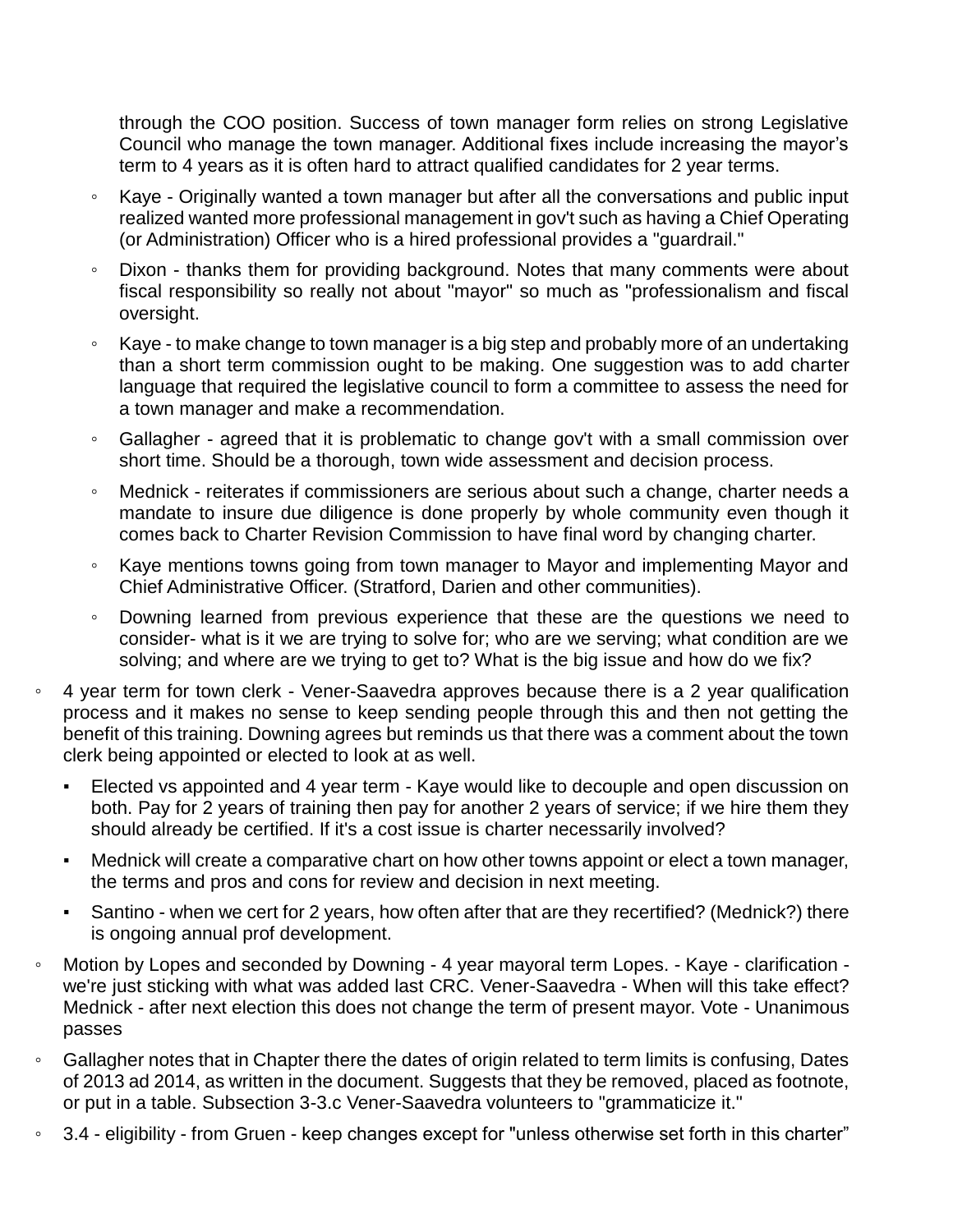Motion to accept language with removing the last phrasing, from Dixon Second Santino Vote; unanimous passes

- 3.5 Mayoral Vacancy Sue Gruen has asked the CRC to review the Mayor Vacancy section and define a succession including which positions are required to be filled.
- Mednick gives history and explains how this might work for 4 yr term. Discussion of what happens with acting mayor. Acting Mayor returns to regular position (LC president) after election of interim mayor. Dixon requested clarification if there is any language in any municipality that has LC president become Mayor only for 6 months. Mednick explains that if there are 6 mos or less left in the mayoral term, council president simply becomes mayor. Discussion of interim mayor vs actual mayor.
- Kaye Looked at language from other towns and liked Stratford's language as it had a time limit before special election.
- Lopes experienced this in Orlando Mayor left to work in state government and Orlando had to have a special election. After which regular election passed as usual.
- Santino in relation to us now that we adopted 4 yr term, Stratford's format makes sense if LC president becomes mayor through biennial election, they would lose their LC position. They can either do one or the other.
- Kaye In Stratford acting mayor also remains in position as LC with vote. Mednick clarified that at that time Stratford mayor was chair of LC.
- Attorney Mednick will talk to Sue Gruen to clarify her concerns so that the CRC can best address charter revisions related to succession planning.
- Succession Town Clerk and Legislative Council Gallagher asked about succession planning in the legislative council. If there is vacancy it goes to someone in the same party as chosen by the council.
- Santino notes that this language may need to change for Town Clerk if it goes to 4 yr. Downing has no problem with as it is. Vener-Saavedra asks if replacing a person that was elected why should it be the same party when there are other minor parties not represented. Mednick notes that the legislative council may go to DTC or whatever group and ask for names but the party does not nominate.
- Reapportionment (of "polling places" which originally said "districts")

Town Attny has raised issue for the CRC to review process of state and fed reapportionment. Town designates polling places (more than there are districts). LC administratively designates this. It is not a reapportionment but an administrative designation. This is meant to assure enough polling places for everyone. Should this be in voting area of the charter?

Kaye - every district should have its own polling place but the first district does not have its own polling place. Santino says there are no places suitable to act as a polling place in 1st district. Kaye - is "suitable" strong enough? Kaye - does this also apply to the outdoor polling boxes? Mednick - no. Ballot boxes are designated by Town Clerk. They are not within our charter.

Laura will check for accuracy of this section and we will vote in next meeting. New wording: "Prior to the reapportionment the Commission shall engage with the Town Clerk and Registrars of Voters to locate and establish polling places for local, State and federal